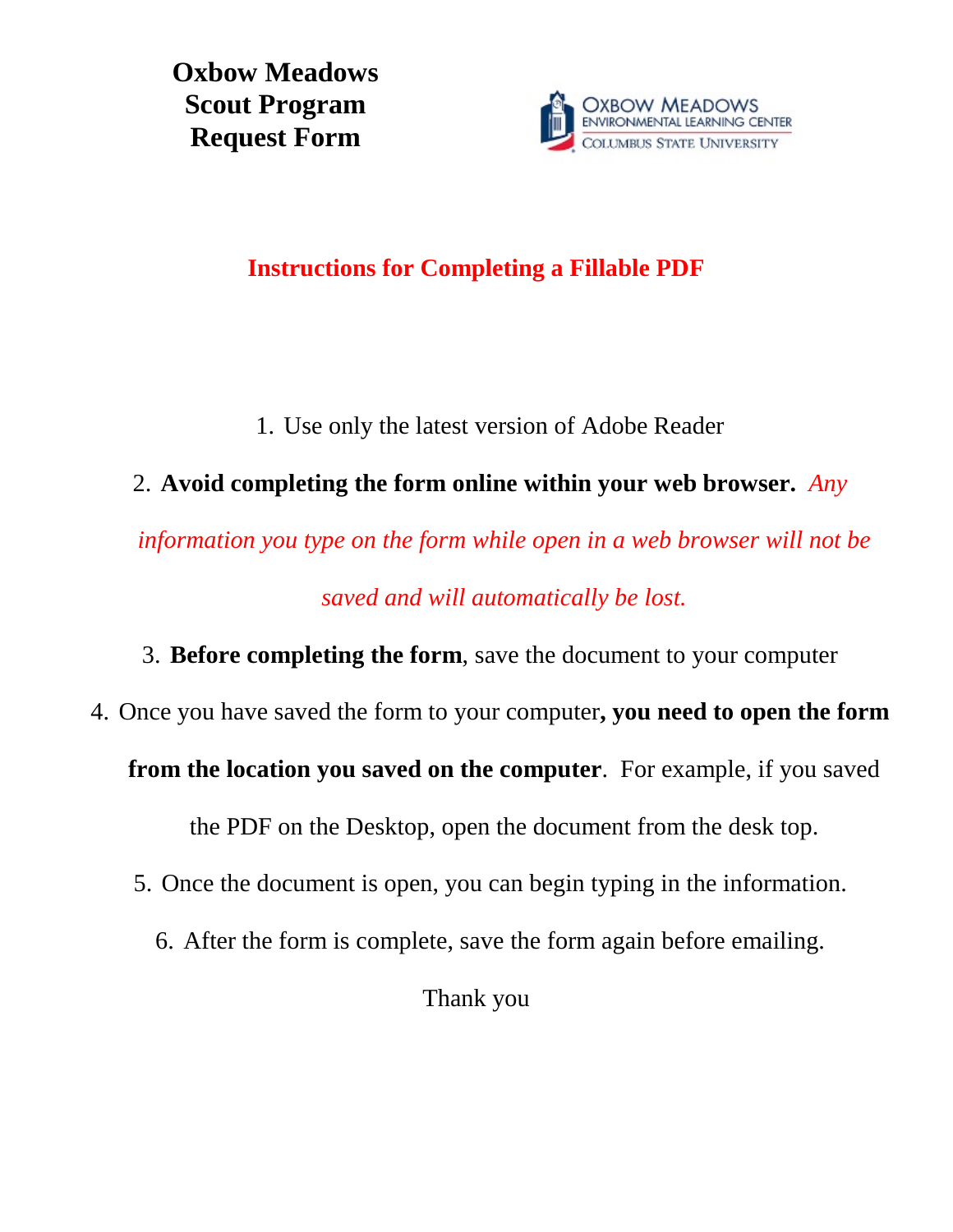## **Scout Program Request Form**



**Please fill out all items on this form completely and email a minimum of two weeks prior to your preferred program date**. *Programs will not be scheduled without submitting the request form.* Once this form has been submitted, you will receive an email from Oxbow Meadows to inform you of your program dates and Scout program confirmation.

Email completed forms to king\_julia@columbusstate.edu

| <b>SCOUT GROUP INFORMATION:</b>                                                       |                                                     |                       | Contact Email:<br><u>Contact Email:</u><br>Contact Phone: Contact Address: Contact Address: |  |
|---------------------------------------------------------------------------------------|-----------------------------------------------------|-----------------------|---------------------------------------------------------------------------------------------|--|
| <b>SCOUT PROGRAM INFORMATION:</b>                                                     |                                                     |                       |                                                                                             |  |
|                                                                                       |                                                     |                       |                                                                                             |  |
|                                                                                       |                                                     |                       |                                                                                             |  |
| Please provide the dates you would like to schedule a Scout Program (Saturdays only): |                                                     |                       |                                                                                             |  |
| <b>First Choice:</b>                                                                  | Second Choice:                                      | Third Choice:         |                                                                                             |  |
| $\frac{1}{\frac{1}{2}}$ $\frac{1}{\frac{1}{2}}$<br>Day/Month/Year                     | $\frac{\frac{1}{2}}{\frac{1}{2}}$<br>Day/Month/Year | Day/Month/Year        |                                                                                             |  |
| Desired Start Time (anytime from 10:00am-3:00pm):_______________________________      |                                                     |                       |                                                                                             |  |
|                                                                                       |                                                     |                       |                                                                                             |  |
| <b>BOY SCOUTS:</b>                                                                    |                                                     |                       |                                                                                             |  |
| Program Desired (Please select one from the following list):                          |                                                     |                       |                                                                                             |  |
| <b>Webelos</b>                                                                        | <b>Tiger</b>                                        | Wolf                  | <b>Bear</b>                                                                                 |  |
| Adventures in Science                                                                 | <b>Backyard Jungle</b>                              | Call of the Wild      | Fur, Feathers, and Ferns                                                                    |  |
| Earth Rocks!                                                                          | Tigers in the Wild                                  | Paws of the Path      | Forensics                                                                                   |  |
| Into the Wild                                                                         | <b>Stories in Shapes</b>                            | Air of the Wolf       | <b>Super Science</b>                                                                        |  |
| Into the Woods                                                                        |                                                     | Digging in the Past   |                                                                                             |  |
|                                                                                       |                                                     | Finding Your Way      |                                                                                             |  |
|                                                                                       |                                                     | <b>Grow Something</b> |                                                                                             |  |
|                                                                                       |                                                     | Motor Away            |                                                                                             |  |